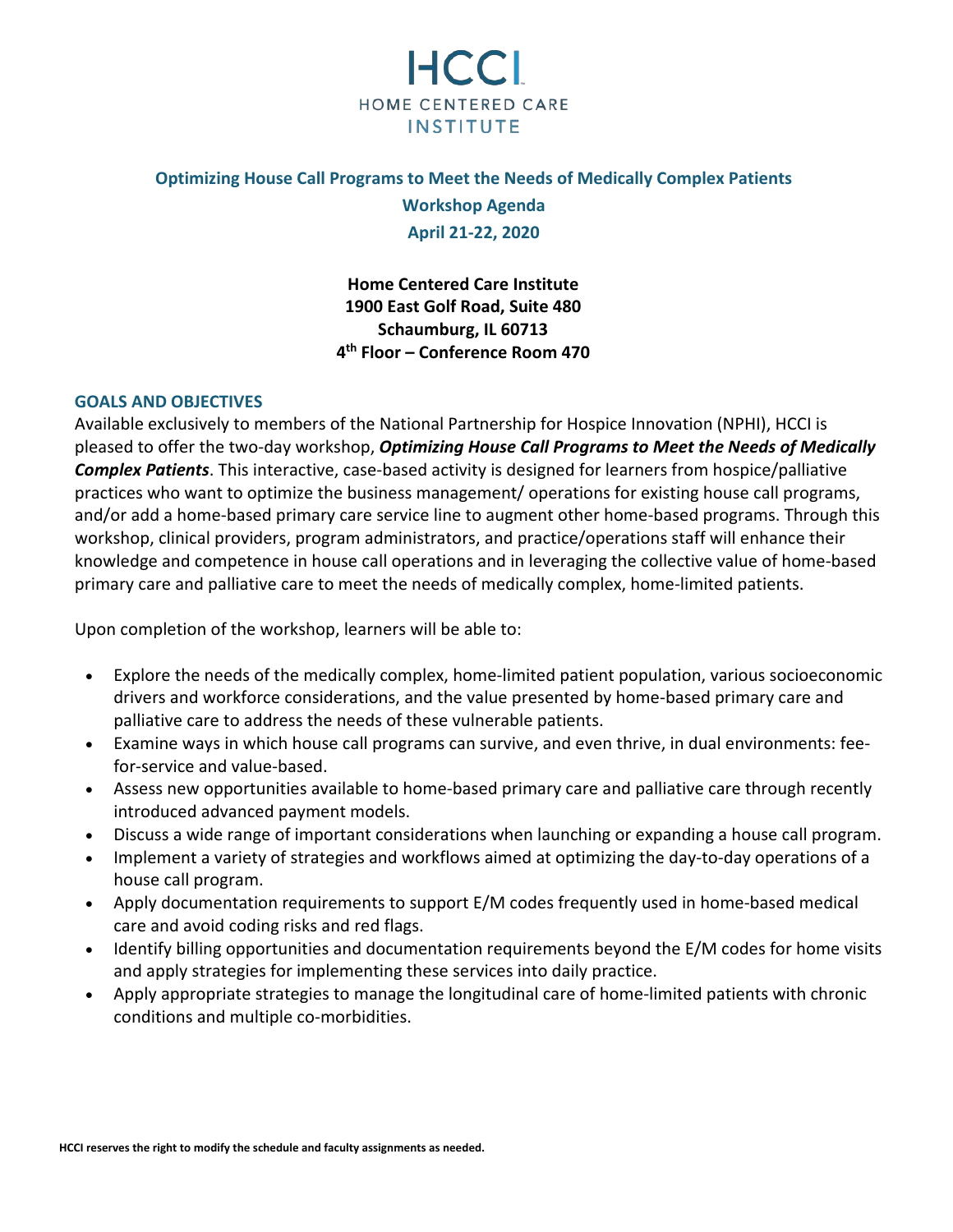## **SCHEDULE**

| <b>Tuesday, April 21</b>   | <b>Event Title</b>                                                                                                                      |
|----------------------------|-----------------------------------------------------------------------------------------------------------------------------------------|
| $10:00 - 10:30$ am         | Welcome, Introductions, and Ice Breaker (30 min)                                                                                        |
| $10:30 - 11:15$ am         | Synergies and Solutions - The Intersection of Home-Based Primary Care and<br>Palliative Care (45 min)                                   |
| 11:15 am $-$ 12:30 pm      | Getting Started: Key Considerations when Launching or Expanding a House Call<br>Program (75 min)                                        |
| $12:30 - 1:00$ pm          | Lunch (30 min)                                                                                                                          |
| $1:00 - 2:00$ pm           | Coding, Documentation, and Billing for Home-based Medical Care (60 min)                                                                 |
| $2:00 - 4:00$ pm           | <b>CLINICAL TRACK</b><br>Simulated House Calls: Managing the Longitudinal Care of Medically Complex,<br>Home-limited Patients (120 min) |
| $2:00 - 4:00$ pm           | <b>PRACTICE MANAGEMENT TRACK</b><br>Strategies for Success when Launching or Expanding a House Call Program<br>$(120 \text{ min})$      |
| $4:00 - 4:15$ pm           | Break (15 min)                                                                                                                          |
| $4:15 - 4:45$ pm           | Improving Workflows: Front Office, Back Office, and What it Means for Staffing<br>(30 min)                                              |
| $4:45 - 5:30$ pm           | Surviving and Thriving in Dual Environments: Fee-for-Service and Value-Based<br>Care (45 min)                                           |
| $5:30 - 6:00$ pm           | Teach Back Time/Wrap-up (30 min)                                                                                                        |
| 6:45pm                     | <b>Optional Networking Dinner</b>                                                                                                       |
| <b>Wednesday, April 22</b> | <b>Event Title</b>                                                                                                                      |
| $7:30 - 8:00$ am           | <b>Breakfast</b>                                                                                                                        |
| $8:00 - 8:15$ am           | Welcome Back and Review (15 min)                                                                                                        |
| $8:15 - 9:15$ am           | Optimizing the Daily Operations of House Call Programs (60 min)                                                                         |